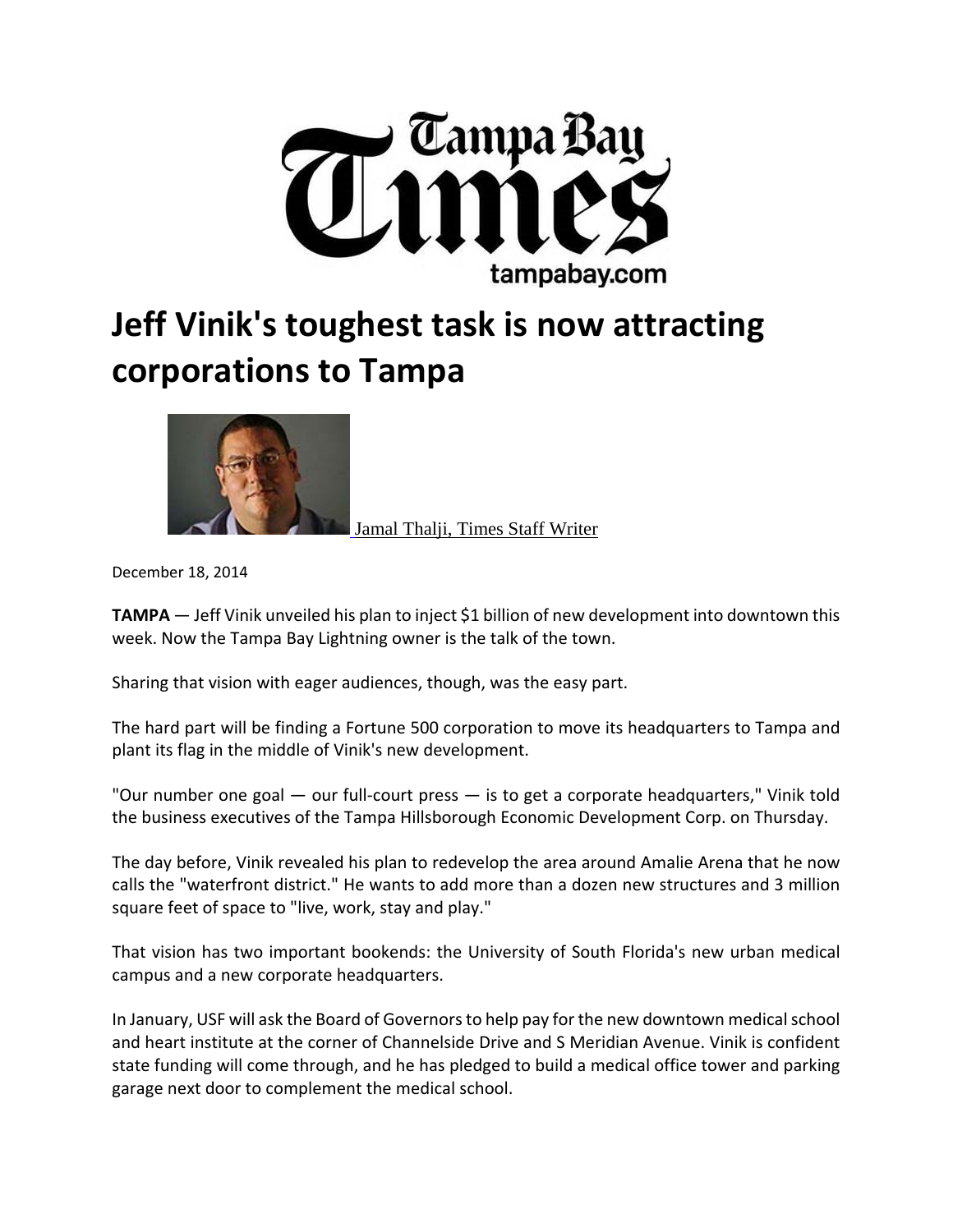That construction could start in 2016. But office construction could take much longer to begin. That's because Vinik won't start on his office buildings — the plan calls for 1.1 million square feet of working space — until he signs tenants.

The corporate tenant that Vinik and his team covet most is a large company looking to move its headquarters, executives and employees to Tampa. Vinik already has the space mapped out: a new office tower and parking garage are set to rise at the corner of Channelside Drive and N Morgan Street, right across from Amalie Arena.

Hillsborough County officials have long coveted such a move. So has Mayor Bob Buckhorn, who was Vinik's wingman during the unveiling of his vision this week.

"I think the market is increasingly ready for a corporate relocation," Buckhorn said.

The mayor said Vinik's project has a lot to offer the Fortune 500 set: They'll be able to shape their own "signature" building; they'll be in the heart of a new urban neighborhood and entertainment district; and the modern work force is increasingly drawn to such urban areas.

"These corporations are competing for intellectual capital," Buckhorn said. "They're competing for the next generation of workers, and the more competitive they are for young millennials, the better chance they have to attract talent."

John Boyd Jr., the principal of Boyd Co., a corporate site selection firm in New Jersey, believes Tampa is ripe for new businesses.

"That is the next frontier of corporate restructurings and reinventions," he said. "The trend is away from the old suburban office complexes and toward more urban areas.

"That fits in nicely with what Tampa offers with this new development."

He cited several factors in Tampa's favor: expanded international air service to Europe and Latin America; the emergence of high-quality office space; low operating costs compared with other communities; and the absence of a state income tax.

He said those could help Tampa overcome its shortcomings in the business world: lack of mass transit, lack of confidence in the state's public schools and a low‐rent reputation.

"I think Tampa has always had kind of a grittier image," Boyd said.

But Tampa's biggest advantage, he said, is Vinik. The Lightning owner and former Wall Street manager said he will personally travel around the country to recruit companies.

"He's a finance wizard and he's very well‐connected," Boyd said, "and he is putting in his personal resources, his personal name at stake."